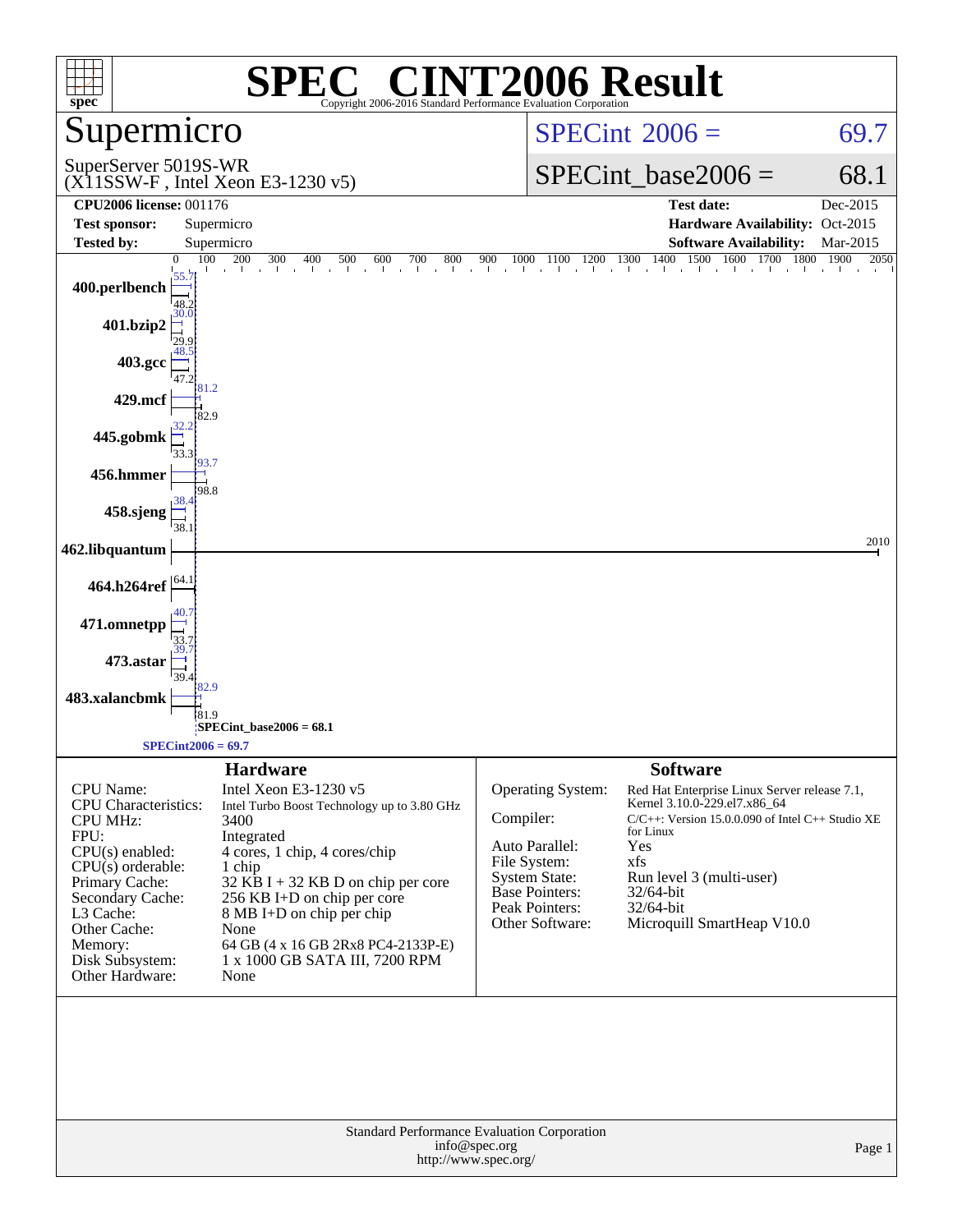

## Supermicro

#### $SPECint2006 = 69.7$  $SPECint2006 = 69.7$

SuperServer 5019S-WR

(X11SSW-F , Intel Xeon E3-1230 v5)

SPECint base2006 =  $68.1$ 

**[CPU2006 license:](http://www.spec.org/auto/cpu2006/Docs/result-fields.html#CPU2006license)** 001176 **[Test date:](http://www.spec.org/auto/cpu2006/Docs/result-fields.html#Testdate)** Dec-2015 **[Test sponsor:](http://www.spec.org/auto/cpu2006/Docs/result-fields.html#Testsponsor)** Supermicro Supermicro **[Hardware Availability:](http://www.spec.org/auto/cpu2006/Docs/result-fields.html#HardwareAvailability)** Oct-2015 **[Tested by:](http://www.spec.org/auto/cpu2006/Docs/result-fields.html#Testedby)** Supermicro **Supermicro [Software Availability:](http://www.spec.org/auto/cpu2006/Docs/result-fields.html#SoftwareAvailability)** Mar-2015

#### **[Results Table](http://www.spec.org/auto/cpu2006/Docs/result-fields.html#ResultsTable)**

|                    | <b>Base</b>    |             |                |              |                |                           | <b>Peak</b>    |              |                |              |                |              |
|--------------------|----------------|-------------|----------------|--------------|----------------|---------------------------|----------------|--------------|----------------|--------------|----------------|--------------|
| <b>Benchmark</b>   | <b>Seconds</b> | Ratio       | <b>Seconds</b> | <b>Ratio</b> | <b>Seconds</b> | <b>Ratio</b>              | <b>Seconds</b> | <b>Ratio</b> | <b>Seconds</b> | <b>Ratio</b> | <b>Seconds</b> | <b>Ratio</b> |
| 400.perlbench      | 201            | 48.5        | 203            | 48.1         | 203            | 48.2                      | 176            | 55.7         | 176            | 55.6         | 176            | 55.7         |
| 401.bzip2          | 324            | 29.8        | 323            | 29.9         | 323            | 29.9                      | 322            | 30.0         | 322            | 30.0         | 322            | 30.0         |
| $403.\mathrm{gcc}$ | 170            | 47.3        | 171            | 47.2         | 171            | 47.1                      | 166            | 48.5         | 166            | 48.6         | <b>166</b>     | 48.5         |
| $429$ .mcf         | 108            | 84.2        | 110            | 82.9         | 110            | 82.7                      | 112            | 81.1         | 112            | 81.5         | <b>112</b>     | 81.2         |
| $445$ .gobmk       | 315            | <u>33.3</u> | 315            | 33.3         | 315            | 33.3                      | 326            | 32.2         | 326            | 32.2         | <u>326</u>     | 32.2         |
| $456.$ hmmer       | 94.3           | 98.9        | 94.4           | 98.8         | 94.5           | 98.8                      | 99.6           | 93.7         | 99.4           | 93.9         | 99.7           | 93.6         |
| $458$ .sjeng       | 318            | 38.1        | 318            | 38.1         | 318            | 38.1                      | 315            | 38.4         | 315            | 38.4         | 315            | 38.4         |
| 462.libquantum     | 10.3           | 2010        | 10.3           | 2010         | 10.3           | 2010                      | 10.3           | 2010         | 10.3           | 2010         | 10.3           | 2010         |
| 464.h264ref        | 345            | 64.1        | 346            | 64.0         | 345            | 64.2                      | 345            | 64.1         | 346            | 64.0         | 345            | 64.2         |
| 471.omnetpp        | 185            | 33.7        | 186            | 33.7         | 185            | 33.7                      | 153            | 40.8         | 154            | 40.6         | 154            | 40.7         |
| $473$ . astar      | 177            | 39.7        | 178            | 39.4         | 179            | 39.2                      | 178            | 39.3         | 177            | 39.7         | 177            | 39.7         |
| 483.xalancbmk      | 84.4           | 81.7        | 84.3           | 81.9         | 84.1           | 82.0                      | 83.3           | 82.9         | 83.3           | 82.8         | 83.2           | 82.9         |
| n.                 | $\mathbf{1}$ . |             |                |              |                | $\mathbf{r}$ $\mathbf{r}$ |                |              | $\cdot$        |              |                |              |

Results appear in the [order in which they were run.](http://www.spec.org/auto/cpu2006/Docs/result-fields.html#RunOrder) Bold underlined text [indicates a median measurement.](http://www.spec.org/auto/cpu2006/Docs/result-fields.html#Median)

#### **[Submit Notes](http://www.spec.org/auto/cpu2006/Docs/result-fields.html#SubmitNotes)**

The config file option 'submit' was used.

#### **[Operating System Notes](http://www.spec.org/auto/cpu2006/Docs/result-fields.html#OperatingSystemNotes)**

Stack size set to unlimited using "ulimit -s unlimited"

#### **[Platform Notes](http://www.spec.org/auto/cpu2006/Docs/result-fields.html#PlatformNotes)**

 BIOS Settings: Hyper-threading = Disabled Sysinfo program /home/cpu2006/config/sysinfo.rev6914 \$Rev: 6914 \$ \$Date:: 2014-06-25 #\$ e3fbb8667b5a285932ceab81e28219e1 running on localhost.localdomain Mon Dec 14 17:20:28 2015 This section contains SUT (System Under Test) info as seen by some common utilities. To remove or add to this section, see: <http://www.spec.org/cpu2006/Docs/config.html#sysinfo> From /proc/cpuinfo model name : Intel(R) Xeon(R) CPU E3-1230 v5 @ 3.40GHz 1 "physical id"s (chips) 4 "processors" cores, siblings (Caution: counting these is hw and system dependent. The following excerpts from /proc/cpuinfo might not be reliable. Use with caution.) cpu cores : 4 siblings : 4 Continued on next page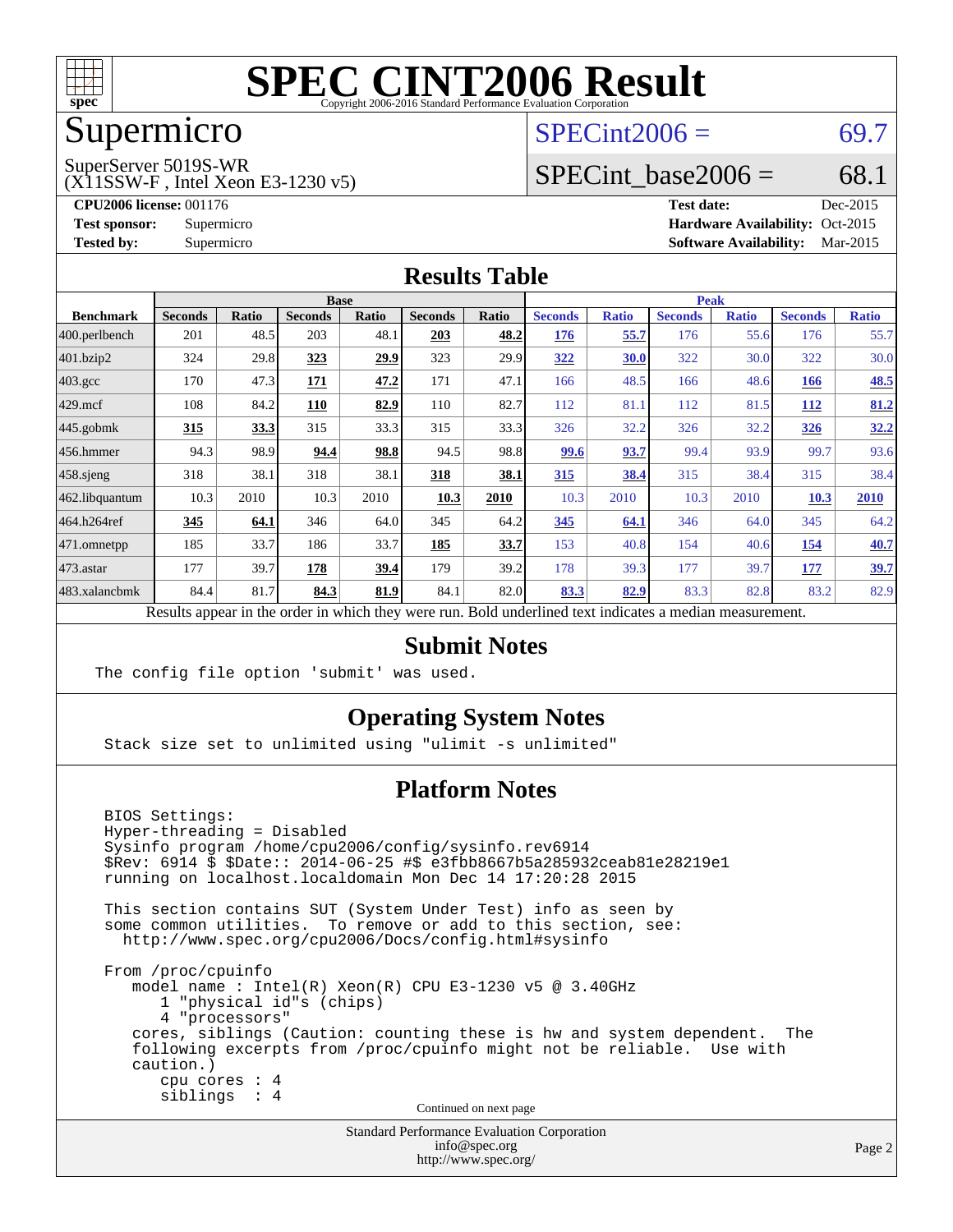

#### **[SPEC CINT2006 Result](http://www.spec.org/auto/cpu2006/Docs/result-fields.html#SPECCINT2006Result)** Copyright 2006-2016 Standard Performance Evaluation C

#### Supermicro

 $SPECint2006 = 69.7$  $SPECint2006 = 69.7$ 

(X11SSW-F , Intel Xeon E3-1230 v5) SuperServer 5019S-WR

 $SPECTnt\_base2006 = 68.1$ 

**[CPU2006 license:](http://www.spec.org/auto/cpu2006/Docs/result-fields.html#CPU2006license)** 001176 **[Test date:](http://www.spec.org/auto/cpu2006/Docs/result-fields.html#Testdate)** Dec-2015 **[Test sponsor:](http://www.spec.org/auto/cpu2006/Docs/result-fields.html#Testsponsor)** Supermicro Supermicro **[Hardware Availability:](http://www.spec.org/auto/cpu2006/Docs/result-fields.html#HardwareAvailability)** Oct-2015 **[Tested by:](http://www.spec.org/auto/cpu2006/Docs/result-fields.html#Testedby)** Supermicro **Supermicro [Software Availability:](http://www.spec.org/auto/cpu2006/Docs/result-fields.html#SoftwareAvailability)** Mar-2015

#### **[Platform Notes \(Continued\)](http://www.spec.org/auto/cpu2006/Docs/result-fields.html#PlatformNotes)**

 physical 0: cores 0 1 2 3 cache size : 8192 KB

 From /proc/meminfo MemTotal: 65755792 kB HugePages\_Total: 0 Hugepagesize: 2048 kB

 From /etc/\*release\* /etc/\*version\* os-release: NAME="Red Hat Enterprise Linux Server" VERSION="7.1 (Maipo)"

 ID="rhel" ID\_LIKE="fedora" VERSION\_ID="7.1" PRETTY\_NAME="Red Hat Enterprise Linux Server 7.1 (Maipo)" ANSI\_COLOR="0;31" CPE\_NAME="cpe:/o:redhat:enterprise\_linux:7.1:GA:server"

 redhat-release: Red Hat Enterprise Linux Server release 7.1 (Maipo) system-release: Red Hat Enterprise Linux Server release 7.1 (Maipo) system-release-cpe: cpe:/o:redhat:enterprise\_linux:7.1:ga:server

uname -a:

 Linux localhost.localdomain 3.10.0-229.el7.x86\_64 #1 SMP Thu Jan 29 18:37:38 EST 2015 x86 64 x86 64 x86 64 GNU/Linux

run-level 3 Dec 14 17:16

 SPEC is set to: /home/cpu2006 Filesystem Type Size Used Avail Use% Mounted on /dev/mapper/rhel-home xfs 865G 169G 697G 20% /home Additional information from dmidecode:

 Warning: Use caution when you interpret this section. The 'dmidecode' program reads system data which is "intended to allow hardware to be accurately determined", but the intent may not be met, as there are frequent changes to hardware, firmware, and the "DMTF SMBIOS" standard.

 BIOS American Megatrends Inc. 1.0 11/03/2015 Memory: 4x Samsung M391A2K43BB1-CPB 16 GB 2 rank 2133 MHz

(End of data from sysinfo program)

#### **[General Notes](http://www.spec.org/auto/cpu2006/Docs/result-fields.html#GeneralNotes)**

Environment variables set by runspec before the start of the run: KMP\_AFFINITY = "granularity=fine,scatter" LD\_LIBRARY\_PATH = "/home/cpu2006/libs/32:/home/cpu2006/libs/64:/home/cpu2006/sh" OMP\_NUM\_THREADS = "4"

Continued on next page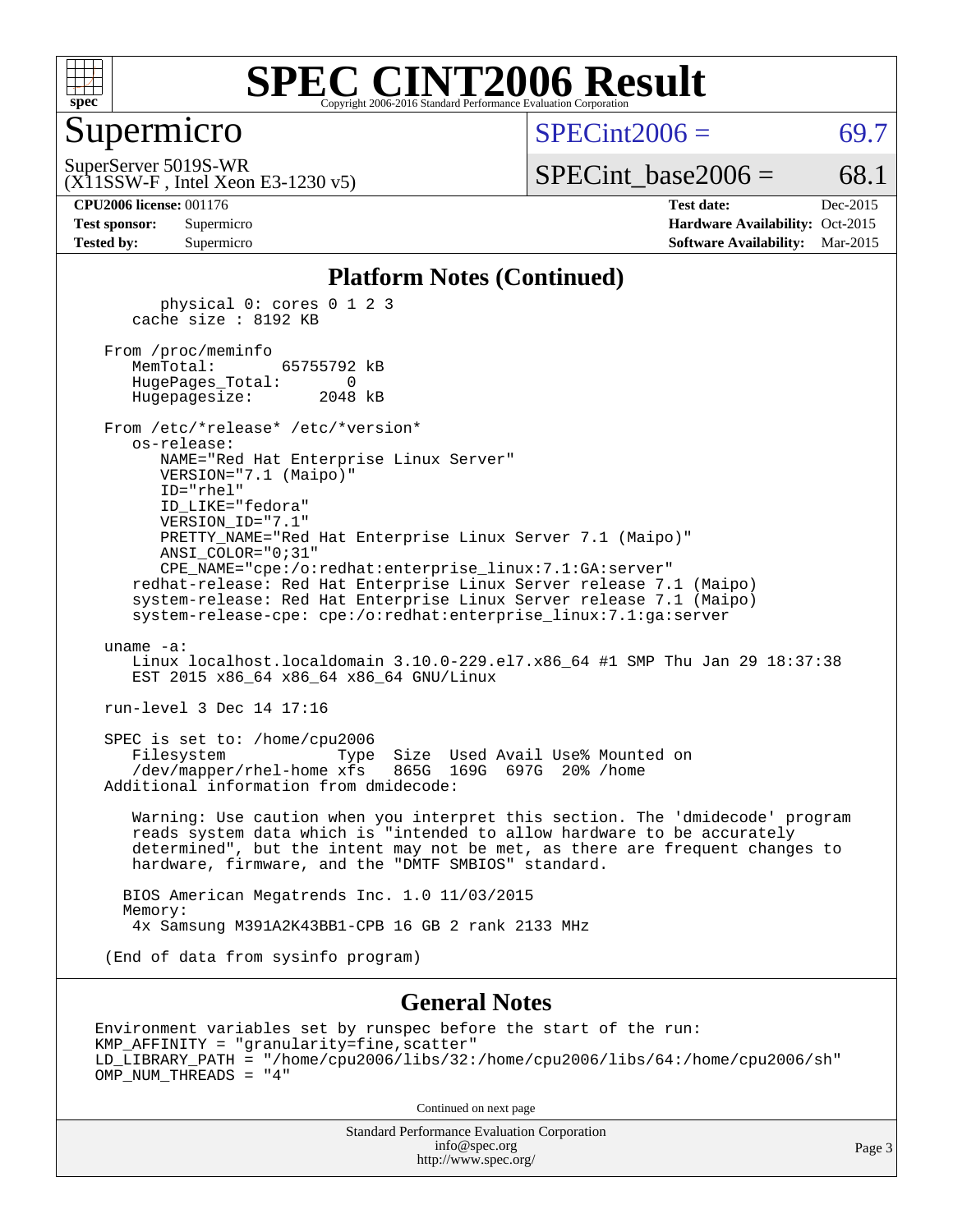

### Supermicro

 $SPECint2006 = 69.7$  $SPECint2006 = 69.7$ 

(X11SSW-F , Intel Xeon E3-1230 v5) SuperServer 5019S-WR

SPECint base2006 =  $68.1$ 

**[CPU2006 license:](http://www.spec.org/auto/cpu2006/Docs/result-fields.html#CPU2006license)** 001176 **[Test date:](http://www.spec.org/auto/cpu2006/Docs/result-fields.html#Testdate)** Dec-2015 **[Test sponsor:](http://www.spec.org/auto/cpu2006/Docs/result-fields.html#Testsponsor)** Supermicro Supermicro **[Hardware Availability:](http://www.spec.org/auto/cpu2006/Docs/result-fields.html#HardwareAvailability)** Oct-2015 **[Tested by:](http://www.spec.org/auto/cpu2006/Docs/result-fields.html#Testedby)** Supermicro **Supermicro [Software Availability:](http://www.spec.org/auto/cpu2006/Docs/result-fields.html#SoftwareAvailability)** Mar-2015

#### **[General Notes \(Continued\)](http://www.spec.org/auto/cpu2006/Docs/result-fields.html#GeneralNotes)**

 Binaries compiled on a system with 1x Core i5-4670K CPU + 16GB memory using RedHat EL 7.0 Transparent Huge Pages enabled with: echo always > /sys/kernel/mm/transparent\_hugepage/enabled

### **[Base Compiler Invocation](http://www.spec.org/auto/cpu2006/Docs/result-fields.html#BaseCompilerInvocation)**

[C benchmarks](http://www.spec.org/auto/cpu2006/Docs/result-fields.html#Cbenchmarks): [icc -m64](http://www.spec.org/cpu2006/results/res2016q1/cpu2006-20151217-38473.flags.html#user_CCbase_intel_icc_64bit_f346026e86af2a669e726fe758c88044)

[C++ benchmarks:](http://www.spec.org/auto/cpu2006/Docs/result-fields.html#CXXbenchmarks) [icpc -m64](http://www.spec.org/cpu2006/results/res2016q1/cpu2006-20151217-38473.flags.html#user_CXXbase_intel_icpc_64bit_fc66a5337ce925472a5c54ad6a0de310)

### **[Base Portability Flags](http://www.spec.org/auto/cpu2006/Docs/result-fields.html#BasePortabilityFlags)**

 400.perlbench: [-DSPEC\\_CPU\\_LP64](http://www.spec.org/cpu2006/results/res2016q1/cpu2006-20151217-38473.flags.html#b400.perlbench_basePORTABILITY_DSPEC_CPU_LP64) [-DSPEC\\_CPU\\_LINUX\\_X64](http://www.spec.org/cpu2006/results/res2016q1/cpu2006-20151217-38473.flags.html#b400.perlbench_baseCPORTABILITY_DSPEC_CPU_LINUX_X64) 401.bzip2: [-DSPEC\\_CPU\\_LP64](http://www.spec.org/cpu2006/results/res2016q1/cpu2006-20151217-38473.flags.html#suite_basePORTABILITY401_bzip2_DSPEC_CPU_LP64) 403.gcc: [-DSPEC\\_CPU\\_LP64](http://www.spec.org/cpu2006/results/res2016q1/cpu2006-20151217-38473.flags.html#suite_basePORTABILITY403_gcc_DSPEC_CPU_LP64) 429.mcf: [-DSPEC\\_CPU\\_LP64](http://www.spec.org/cpu2006/results/res2016q1/cpu2006-20151217-38473.flags.html#suite_basePORTABILITY429_mcf_DSPEC_CPU_LP64) 445.gobmk: [-DSPEC\\_CPU\\_LP64](http://www.spec.org/cpu2006/results/res2016q1/cpu2006-20151217-38473.flags.html#suite_basePORTABILITY445_gobmk_DSPEC_CPU_LP64) 456.hmmer: [-DSPEC\\_CPU\\_LP64](http://www.spec.org/cpu2006/results/res2016q1/cpu2006-20151217-38473.flags.html#suite_basePORTABILITY456_hmmer_DSPEC_CPU_LP64) 458.sjeng: [-DSPEC\\_CPU\\_LP64](http://www.spec.org/cpu2006/results/res2016q1/cpu2006-20151217-38473.flags.html#suite_basePORTABILITY458_sjeng_DSPEC_CPU_LP64) 462.libquantum: [-DSPEC\\_CPU\\_LP64](http://www.spec.org/cpu2006/results/res2016q1/cpu2006-20151217-38473.flags.html#suite_basePORTABILITY462_libquantum_DSPEC_CPU_LP64) [-DSPEC\\_CPU\\_LINUX](http://www.spec.org/cpu2006/results/res2016q1/cpu2006-20151217-38473.flags.html#b462.libquantum_baseCPORTABILITY_DSPEC_CPU_LINUX) 464.h264ref: [-DSPEC\\_CPU\\_LP64](http://www.spec.org/cpu2006/results/res2016q1/cpu2006-20151217-38473.flags.html#suite_basePORTABILITY464_h264ref_DSPEC_CPU_LP64) 471.omnetpp: [-DSPEC\\_CPU\\_LP64](http://www.spec.org/cpu2006/results/res2016q1/cpu2006-20151217-38473.flags.html#suite_basePORTABILITY471_omnetpp_DSPEC_CPU_LP64) 473.astar: [-DSPEC\\_CPU\\_LP64](http://www.spec.org/cpu2006/results/res2016q1/cpu2006-20151217-38473.flags.html#suite_basePORTABILITY473_astar_DSPEC_CPU_LP64) 483.xalancbmk: [-DSPEC\\_CPU\\_LP64](http://www.spec.org/cpu2006/results/res2016q1/cpu2006-20151217-38473.flags.html#suite_basePORTABILITY483_xalancbmk_DSPEC_CPU_LP64) [-DSPEC\\_CPU\\_LINUX](http://www.spec.org/cpu2006/results/res2016q1/cpu2006-20151217-38473.flags.html#b483.xalancbmk_baseCXXPORTABILITY_DSPEC_CPU_LINUX)

#### **[Base Optimization Flags](http://www.spec.org/auto/cpu2006/Docs/result-fields.html#BaseOptimizationFlags)**

[C benchmarks](http://www.spec.org/auto/cpu2006/Docs/result-fields.html#Cbenchmarks):

[-xCORE-AVX2](http://www.spec.org/cpu2006/results/res2016q1/cpu2006-20151217-38473.flags.html#user_CCbase_f-xAVX2_5f5fc0cbe2c9f62c816d3e45806c70d7) [-ipo](http://www.spec.org/cpu2006/results/res2016q1/cpu2006-20151217-38473.flags.html#user_CCbase_f-ipo) [-O3](http://www.spec.org/cpu2006/results/res2016q1/cpu2006-20151217-38473.flags.html#user_CCbase_f-O3) [-no-prec-div](http://www.spec.org/cpu2006/results/res2016q1/cpu2006-20151217-38473.flags.html#user_CCbase_f-no-prec-div) [-parallel](http://www.spec.org/cpu2006/results/res2016q1/cpu2006-20151217-38473.flags.html#user_CCbase_f-parallel) [-opt-prefetch](http://www.spec.org/cpu2006/results/res2016q1/cpu2006-20151217-38473.flags.html#user_CCbase_f-opt-prefetch) [-auto-p32](http://www.spec.org/cpu2006/results/res2016q1/cpu2006-20151217-38473.flags.html#user_CCbase_f-auto-p32)

[C++ benchmarks:](http://www.spec.org/auto/cpu2006/Docs/result-fields.html#CXXbenchmarks)

[-xCORE-AVX2](http://www.spec.org/cpu2006/results/res2016q1/cpu2006-20151217-38473.flags.html#user_CXXbase_f-xAVX2_5f5fc0cbe2c9f62c816d3e45806c70d7) [-ipo](http://www.spec.org/cpu2006/results/res2016q1/cpu2006-20151217-38473.flags.html#user_CXXbase_f-ipo) [-O3](http://www.spec.org/cpu2006/results/res2016q1/cpu2006-20151217-38473.flags.html#user_CXXbase_f-O3) [-no-prec-div](http://www.spec.org/cpu2006/results/res2016q1/cpu2006-20151217-38473.flags.html#user_CXXbase_f-no-prec-div) [-opt-prefetch](http://www.spec.org/cpu2006/results/res2016q1/cpu2006-20151217-38473.flags.html#user_CXXbase_f-opt-prefetch) [-auto-p32](http://www.spec.org/cpu2006/results/res2016q1/cpu2006-20151217-38473.flags.html#user_CXXbase_f-auto-p32) [-Wl,-z,muldefs](http://www.spec.org/cpu2006/results/res2016q1/cpu2006-20151217-38473.flags.html#user_CXXbase_link_force_multiple1_74079c344b956b9658436fd1b6dd3a8a) [-L/sh -lsmartheap64](http://www.spec.org/cpu2006/results/res2016q1/cpu2006-20151217-38473.flags.html#user_CXXbase_SmartHeap64_ed4ef857ce90951921efb0d91eb88472)

### **[Base Other Flags](http://www.spec.org/auto/cpu2006/Docs/result-fields.html#BaseOtherFlags)**

[C benchmarks](http://www.spec.org/auto/cpu2006/Docs/result-fields.html#Cbenchmarks):

403.gcc: [-Dalloca=\\_alloca](http://www.spec.org/cpu2006/results/res2016q1/cpu2006-20151217-38473.flags.html#b403.gcc_baseEXTRA_CFLAGS_Dalloca_be3056838c12de2578596ca5467af7f3)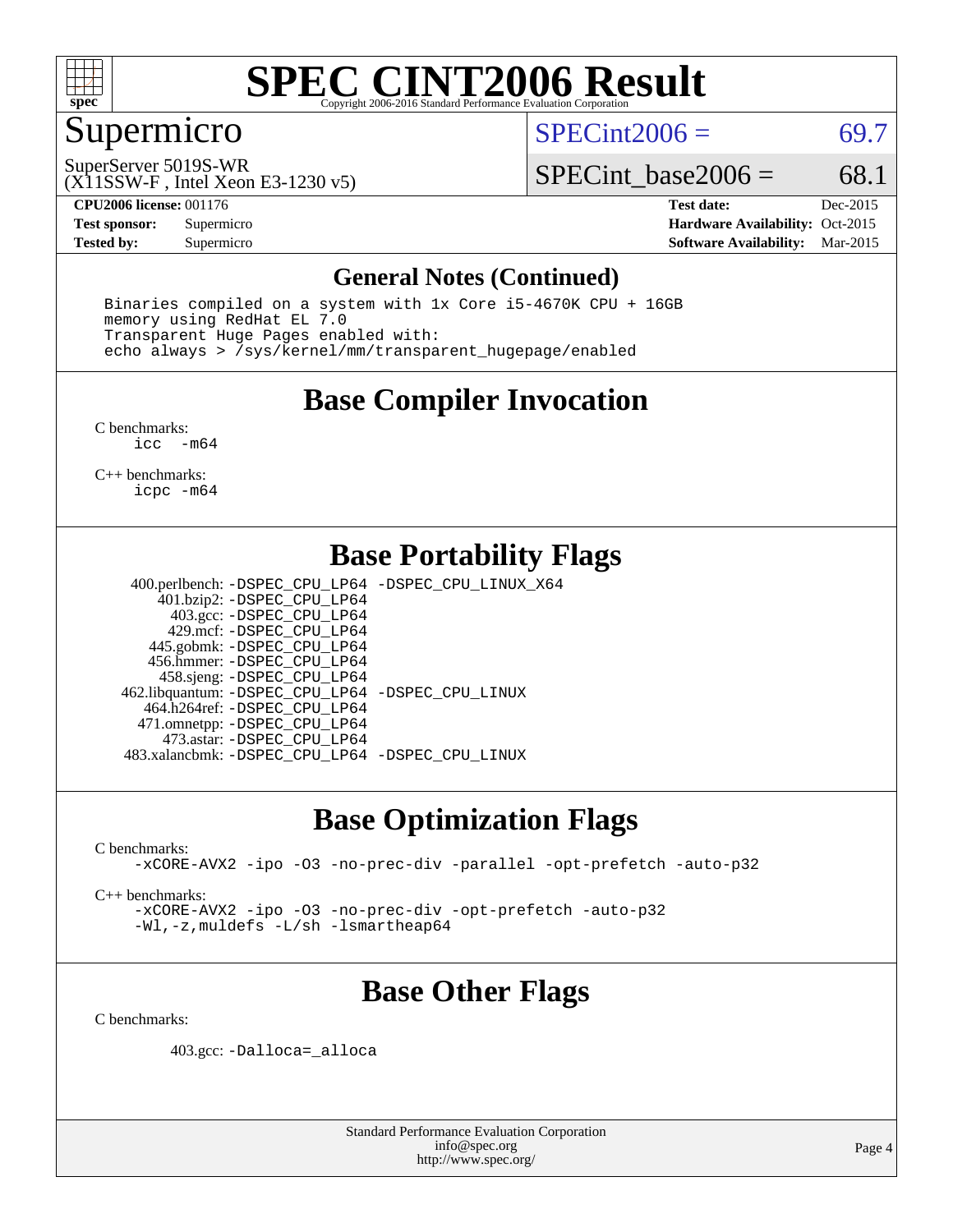

#### Supermicro

 $SPECint2006 = 69.7$  $SPECint2006 = 69.7$ 

(X11SSW-F , Intel Xeon E3-1230 v5) SuperServer 5019S-WR

SPECint base2006 =  $68.1$ 

**[CPU2006 license:](http://www.spec.org/auto/cpu2006/Docs/result-fields.html#CPU2006license)** 001176 **[Test date:](http://www.spec.org/auto/cpu2006/Docs/result-fields.html#Testdate)** Dec-2015 **[Test sponsor:](http://www.spec.org/auto/cpu2006/Docs/result-fields.html#Testsponsor)** Supermicro Supermicro **[Hardware Availability:](http://www.spec.org/auto/cpu2006/Docs/result-fields.html#HardwareAvailability)** Oct-2015 **[Tested by:](http://www.spec.org/auto/cpu2006/Docs/result-fields.html#Testedby)** Supermicro **Supermicro [Software Availability:](http://www.spec.org/auto/cpu2006/Docs/result-fields.html#SoftwareAvailability)** Mar-2015

### **[Peak Compiler Invocation](http://www.spec.org/auto/cpu2006/Docs/result-fields.html#PeakCompilerInvocation)**

[C benchmarks \(except as noted below\)](http://www.spec.org/auto/cpu2006/Docs/result-fields.html#Cbenchmarksexceptasnotedbelow): icc  $-m64$ 

400.perlbench: [icc -m32 -L/opt/intel/composer\\_xe\\_2015/lib/ia32](http://www.spec.org/cpu2006/results/res2016q1/cpu2006-20151217-38473.flags.html#user_peakCCLD400_perlbench_intel_icc_011b86df29f8c679b747245588698a4d)

445.gobmk: [icc -m32 -L/opt/intel/composer\\_xe\\_2015/lib/ia32](http://www.spec.org/cpu2006/results/res2016q1/cpu2006-20151217-38473.flags.html#user_peakCCLD445_gobmk_intel_icc_011b86df29f8c679b747245588698a4d)

[C++ benchmarks \(except as noted below\):](http://www.spec.org/auto/cpu2006/Docs/result-fields.html#CXXbenchmarksexceptasnotedbelow) [icpc -m32 -L/opt/intel/composer\\_xe\\_2015/lib/ia32](http://www.spec.org/cpu2006/results/res2016q1/cpu2006-20151217-38473.flags.html#user_CXXpeak_intel_icpc_c2c99686a1a582c3e0de0b4806b02cea)

473.astar: [icpc -m64](http://www.spec.org/cpu2006/results/res2016q1/cpu2006-20151217-38473.flags.html#user_peakCXXLD473_astar_intel_icpc_64bit_fc66a5337ce925472a5c54ad6a0de310)

### **[Peak Portability Flags](http://www.spec.org/auto/cpu2006/Docs/result-fields.html#PeakPortabilityFlags)**

 400.perlbench: [-DSPEC\\_CPU\\_LINUX\\_IA32](http://www.spec.org/cpu2006/results/res2016q1/cpu2006-20151217-38473.flags.html#b400.perlbench_peakCPORTABILITY_DSPEC_CPU_LINUX_IA32) 401.bzip2: [-DSPEC\\_CPU\\_LP64](http://www.spec.org/cpu2006/results/res2016q1/cpu2006-20151217-38473.flags.html#suite_peakPORTABILITY401_bzip2_DSPEC_CPU_LP64) 403.gcc: [-DSPEC\\_CPU\\_LP64](http://www.spec.org/cpu2006/results/res2016q1/cpu2006-20151217-38473.flags.html#suite_peakPORTABILITY403_gcc_DSPEC_CPU_LP64) 429.mcf: [-DSPEC\\_CPU\\_LP64](http://www.spec.org/cpu2006/results/res2016q1/cpu2006-20151217-38473.flags.html#suite_peakPORTABILITY429_mcf_DSPEC_CPU_LP64) 456.hmmer: [-DSPEC\\_CPU\\_LP64](http://www.spec.org/cpu2006/results/res2016q1/cpu2006-20151217-38473.flags.html#suite_peakPORTABILITY456_hmmer_DSPEC_CPU_LP64) 458.sjeng: [-DSPEC\\_CPU\\_LP64](http://www.spec.org/cpu2006/results/res2016q1/cpu2006-20151217-38473.flags.html#suite_peakPORTABILITY458_sjeng_DSPEC_CPU_LP64) 462.libquantum: [-DSPEC\\_CPU\\_LP64](http://www.spec.org/cpu2006/results/res2016q1/cpu2006-20151217-38473.flags.html#suite_peakPORTABILITY462_libquantum_DSPEC_CPU_LP64) [-DSPEC\\_CPU\\_LINUX](http://www.spec.org/cpu2006/results/res2016q1/cpu2006-20151217-38473.flags.html#b462.libquantum_peakCPORTABILITY_DSPEC_CPU_LINUX) 464.h264ref: [-DSPEC\\_CPU\\_LP64](http://www.spec.org/cpu2006/results/res2016q1/cpu2006-20151217-38473.flags.html#suite_peakPORTABILITY464_h264ref_DSPEC_CPU_LP64) 473.astar: [-DSPEC\\_CPU\\_LP64](http://www.spec.org/cpu2006/results/res2016q1/cpu2006-20151217-38473.flags.html#suite_peakPORTABILITY473_astar_DSPEC_CPU_LP64) 483.xalancbmk: [-DSPEC\\_CPU\\_LINUX](http://www.spec.org/cpu2006/results/res2016q1/cpu2006-20151217-38473.flags.html#b483.xalancbmk_peakCXXPORTABILITY_DSPEC_CPU_LINUX)

# **[Peak Optimization Flags](http://www.spec.org/auto/cpu2006/Docs/result-fields.html#PeakOptimizationFlags)**

[C benchmarks](http://www.spec.org/auto/cpu2006/Docs/result-fields.html#Cbenchmarks):

 400.perlbench: [-xCORE-AVX2](http://www.spec.org/cpu2006/results/res2016q1/cpu2006-20151217-38473.flags.html#user_peakPASS2_CFLAGSPASS2_LDCFLAGS400_perlbench_f-xAVX2_5f5fc0cbe2c9f62c816d3e45806c70d7)(pass 2) [-prof-gen](http://www.spec.org/cpu2006/results/res2016q1/cpu2006-20151217-38473.flags.html#user_peakPASS1_CFLAGSPASS1_LDCFLAGS400_perlbench_prof_gen_e43856698f6ca7b7e442dfd80e94a8fc)(pass 1) [-ipo](http://www.spec.org/cpu2006/results/res2016q1/cpu2006-20151217-38473.flags.html#user_peakPASS2_CFLAGSPASS2_LDCFLAGS400_perlbench_f-ipo)(pass 2) [-O3](http://www.spec.org/cpu2006/results/res2016q1/cpu2006-20151217-38473.flags.html#user_peakPASS2_CFLAGSPASS2_LDCFLAGS400_perlbench_f-O3)(pass 2) [-no-prec-div](http://www.spec.org/cpu2006/results/res2016q1/cpu2006-20151217-38473.flags.html#user_peakPASS2_CFLAGSPASS2_LDCFLAGS400_perlbench_f-no-prec-div)(pass 2) [-prof-use](http://www.spec.org/cpu2006/results/res2016q1/cpu2006-20151217-38473.flags.html#user_peakPASS2_CFLAGSPASS2_LDCFLAGS400_perlbench_prof_use_bccf7792157ff70d64e32fe3e1250b55)(pass 2) [-opt-prefetch](http://www.spec.org/cpu2006/results/res2016q1/cpu2006-20151217-38473.flags.html#user_peakCOPTIMIZE400_perlbench_f-opt-prefetch) [-ansi-alias](http://www.spec.org/cpu2006/results/res2016q1/cpu2006-20151217-38473.flags.html#user_peakCOPTIMIZE400_perlbench_f-ansi-alias)

 401.bzip2: [-xCORE-AVX2](http://www.spec.org/cpu2006/results/res2016q1/cpu2006-20151217-38473.flags.html#user_peakPASS2_CFLAGSPASS2_LDCFLAGS401_bzip2_f-xAVX2_5f5fc0cbe2c9f62c816d3e45806c70d7)(pass 2) [-prof-gen](http://www.spec.org/cpu2006/results/res2016q1/cpu2006-20151217-38473.flags.html#user_peakPASS1_CFLAGSPASS1_LDCFLAGS401_bzip2_prof_gen_e43856698f6ca7b7e442dfd80e94a8fc)(pass 1) [-ipo](http://www.spec.org/cpu2006/results/res2016q1/cpu2006-20151217-38473.flags.html#user_peakPASS2_CFLAGSPASS2_LDCFLAGS401_bzip2_f-ipo)(pass 2) [-O3](http://www.spec.org/cpu2006/results/res2016q1/cpu2006-20151217-38473.flags.html#user_peakPASS2_CFLAGSPASS2_LDCFLAGS401_bzip2_f-O3)(pass 2) [-no-prec-div](http://www.spec.org/cpu2006/results/res2016q1/cpu2006-20151217-38473.flags.html#user_peakCOPTIMIZEPASS2_CFLAGSPASS2_LDCFLAGS401_bzip2_f-no-prec-div) [-prof-use](http://www.spec.org/cpu2006/results/res2016q1/cpu2006-20151217-38473.flags.html#user_peakPASS2_CFLAGSPASS2_LDCFLAGS401_bzip2_prof_use_bccf7792157ff70d64e32fe3e1250b55)(pass 2) [-auto-ilp32](http://www.spec.org/cpu2006/results/res2016q1/cpu2006-20151217-38473.flags.html#user_peakCOPTIMIZE401_bzip2_f-auto-ilp32) [-opt-prefetch](http://www.spec.org/cpu2006/results/res2016q1/cpu2006-20151217-38473.flags.html#user_peakCOPTIMIZE401_bzip2_f-opt-prefetch) [-ansi-alias](http://www.spec.org/cpu2006/results/res2016q1/cpu2006-20151217-38473.flags.html#user_peakCOPTIMIZE401_bzip2_f-ansi-alias)

 403.gcc: [-xCORE-AVX2](http://www.spec.org/cpu2006/results/res2016q1/cpu2006-20151217-38473.flags.html#user_peakCOPTIMIZE403_gcc_f-xAVX2_5f5fc0cbe2c9f62c816d3e45806c70d7) [-ipo](http://www.spec.org/cpu2006/results/res2016q1/cpu2006-20151217-38473.flags.html#user_peakCOPTIMIZE403_gcc_f-ipo) [-O3](http://www.spec.org/cpu2006/results/res2016q1/cpu2006-20151217-38473.flags.html#user_peakCOPTIMIZE403_gcc_f-O3) [-no-prec-div](http://www.spec.org/cpu2006/results/res2016q1/cpu2006-20151217-38473.flags.html#user_peakCOPTIMIZE403_gcc_f-no-prec-div) [-inline-calloc](http://www.spec.org/cpu2006/results/res2016q1/cpu2006-20151217-38473.flags.html#user_peakCOPTIMIZE403_gcc_f-inline-calloc) [-opt-malloc-options=3](http://www.spec.org/cpu2006/results/res2016q1/cpu2006-20151217-38473.flags.html#user_peakCOPTIMIZE403_gcc_f-opt-malloc-options_13ab9b803cf986b4ee62f0a5998c2238) [-auto-ilp32](http://www.spec.org/cpu2006/results/res2016q1/cpu2006-20151217-38473.flags.html#user_peakCOPTIMIZE403_gcc_f-auto-ilp32)

 429.mcf: [-xCORE-AVX2](http://www.spec.org/cpu2006/results/res2016q1/cpu2006-20151217-38473.flags.html#user_peakCOPTIMIZE429_mcf_f-xAVX2_5f5fc0cbe2c9f62c816d3e45806c70d7) [-ipo](http://www.spec.org/cpu2006/results/res2016q1/cpu2006-20151217-38473.flags.html#user_peakCOPTIMIZE429_mcf_f-ipo) [-O3](http://www.spec.org/cpu2006/results/res2016q1/cpu2006-20151217-38473.flags.html#user_peakCOPTIMIZE429_mcf_f-O3) [-no-prec-div](http://www.spec.org/cpu2006/results/res2016q1/cpu2006-20151217-38473.flags.html#user_peakCOPTIMIZE429_mcf_f-no-prec-div) [-parallel](http://www.spec.org/cpu2006/results/res2016q1/cpu2006-20151217-38473.flags.html#user_peakCOPTIMIZE429_mcf_f-parallel) [-opt-prefetch](http://www.spec.org/cpu2006/results/res2016q1/cpu2006-20151217-38473.flags.html#user_peakCOPTIMIZE429_mcf_f-opt-prefetch) [-auto-p32](http://www.spec.org/cpu2006/results/res2016q1/cpu2006-20151217-38473.flags.html#user_peakCOPTIMIZE429_mcf_f-auto-p32)

 445.gobmk: [-xCORE-AVX2](http://www.spec.org/cpu2006/results/res2016q1/cpu2006-20151217-38473.flags.html#user_peakPASS2_CFLAGSPASS2_LDCFLAGS445_gobmk_f-xAVX2_5f5fc0cbe2c9f62c816d3e45806c70d7)(pass 2) [-prof-gen](http://www.spec.org/cpu2006/results/res2016q1/cpu2006-20151217-38473.flags.html#user_peakPASS1_CFLAGSPASS1_LDCFLAGS445_gobmk_prof_gen_e43856698f6ca7b7e442dfd80e94a8fc)(pass 1) [-prof-use](http://www.spec.org/cpu2006/results/res2016q1/cpu2006-20151217-38473.flags.html#user_peakPASS2_CFLAGSPASS2_LDCFLAGS445_gobmk_prof_use_bccf7792157ff70d64e32fe3e1250b55)(pass 2) [-ansi-alias](http://www.spec.org/cpu2006/results/res2016q1/cpu2006-20151217-38473.flags.html#user_peakCOPTIMIZE445_gobmk_f-ansi-alias)

Continued on next page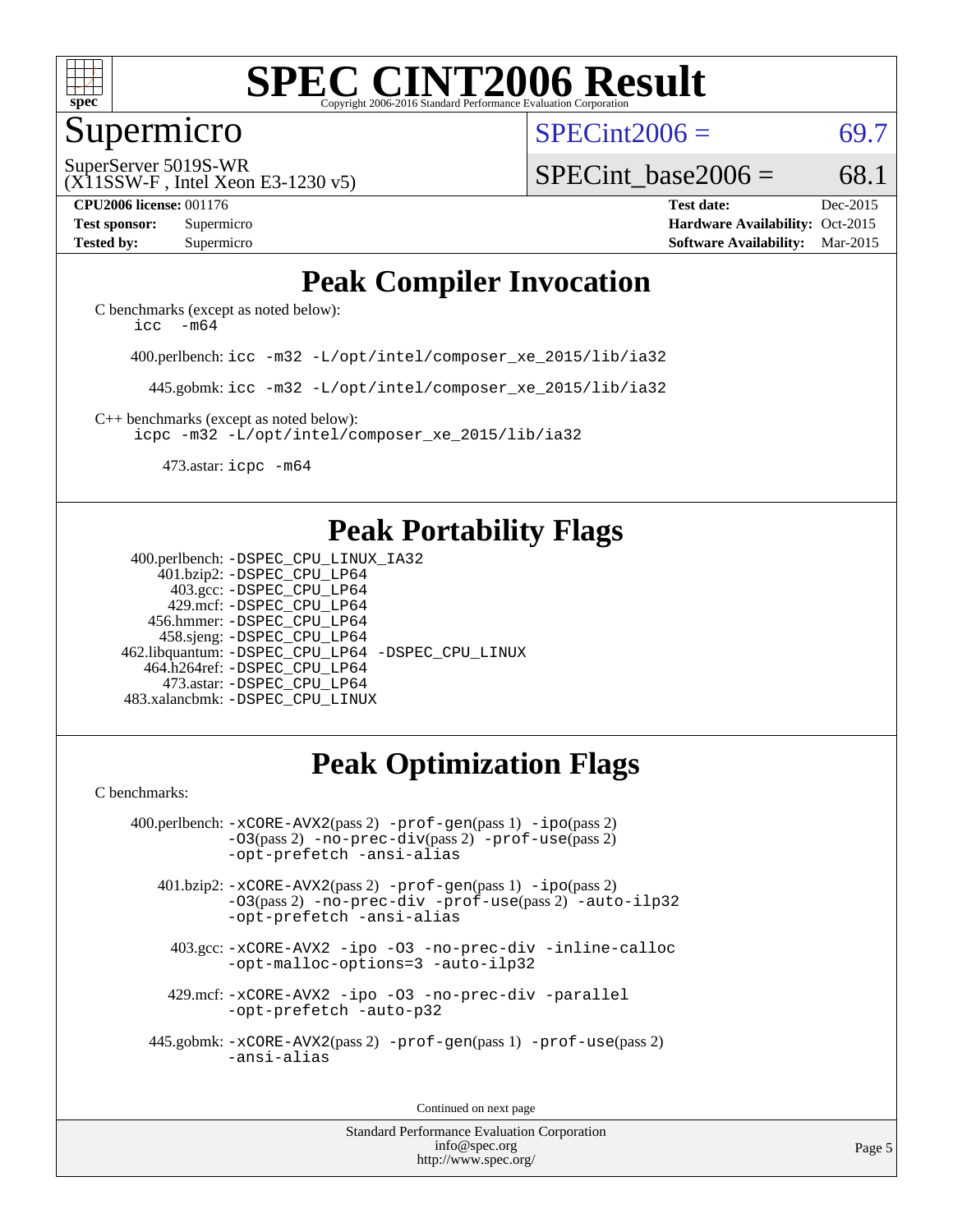

### Supermicro

 $SPECint2006 = 69.7$  $SPECint2006 = 69.7$ 

(X11SSW-F , Intel Xeon E3-1230 v5) SuperServer 5019S-WR

SPECint base2006 =  $68.1$ 

| <b>Test sponsor:</b> | Supermicro |
|----------------------|------------|
| <b>Tested by:</b>    | Supermicro |

**[CPU2006 license:](http://www.spec.org/auto/cpu2006/Docs/result-fields.html#CPU2006license)** 001176 **[Test date:](http://www.spec.org/auto/cpu2006/Docs/result-fields.html#Testdate)** Dec-2015 **[Hardware Availability:](http://www.spec.org/auto/cpu2006/Docs/result-fields.html#HardwareAvailability)** Oct-2015 **[Software Availability:](http://www.spec.org/auto/cpu2006/Docs/result-fields.html#SoftwareAvailability)** Mar-2015

# **[Peak Optimization Flags \(Continued\)](http://www.spec.org/auto/cpu2006/Docs/result-fields.html#PeakOptimizationFlags)**

 456.hmmer: [-xCORE-AVX2](http://www.spec.org/cpu2006/results/res2016q1/cpu2006-20151217-38473.flags.html#user_peakCOPTIMIZE456_hmmer_f-xAVX2_5f5fc0cbe2c9f62c816d3e45806c70d7) [-ipo](http://www.spec.org/cpu2006/results/res2016q1/cpu2006-20151217-38473.flags.html#user_peakCOPTIMIZE456_hmmer_f-ipo) [-O3](http://www.spec.org/cpu2006/results/res2016q1/cpu2006-20151217-38473.flags.html#user_peakCOPTIMIZE456_hmmer_f-O3) [-no-prec-div](http://www.spec.org/cpu2006/results/res2016q1/cpu2006-20151217-38473.flags.html#user_peakCOPTIMIZE456_hmmer_f-no-prec-div) [-unroll2](http://www.spec.org/cpu2006/results/res2016q1/cpu2006-20151217-38473.flags.html#user_peakCOPTIMIZE456_hmmer_f-unroll_784dae83bebfb236979b41d2422d7ec2) [-auto-ilp32](http://www.spec.org/cpu2006/results/res2016q1/cpu2006-20151217-38473.flags.html#user_peakCOPTIMIZE456_hmmer_f-auto-ilp32) [-ansi-alias](http://www.spec.org/cpu2006/results/res2016q1/cpu2006-20151217-38473.flags.html#user_peakCOPTIMIZE456_hmmer_f-ansi-alias)

 $458 \text{.}$ sjeng:  $-x \text{CORE-AVX2}(pass 2)$  -prof-qen(pass 1) [-ipo](http://www.spec.org/cpu2006/results/res2016q1/cpu2006-20151217-38473.flags.html#user_peakPASS2_CFLAGSPASS2_LDCFLAGS458_sjeng_f-ipo)(pass 2) [-O3](http://www.spec.org/cpu2006/results/res2016q1/cpu2006-20151217-38473.flags.html#user_peakPASS2_CFLAGSPASS2_LDCFLAGS458_sjeng_f-O3)(pass 2) [-no-prec-div](http://www.spec.org/cpu2006/results/res2016q1/cpu2006-20151217-38473.flags.html#user_peakPASS2_CFLAGSPASS2_LDCFLAGS458_sjeng_f-no-prec-div)(pass 2) [-prof-use](http://www.spec.org/cpu2006/results/res2016q1/cpu2006-20151217-38473.flags.html#user_peakPASS2_CFLAGSPASS2_LDCFLAGS458_sjeng_prof_use_bccf7792157ff70d64e32fe3e1250b55)(pass 2) [-unroll4](http://www.spec.org/cpu2006/results/res2016q1/cpu2006-20151217-38473.flags.html#user_peakCOPTIMIZE458_sjeng_f-unroll_4e5e4ed65b7fd20bdcd365bec371b81f)

462.libquantum: basepeak = yes

 $464.h264$ ref: basepeak = yes

[C++ benchmarks:](http://www.spec.org/auto/cpu2006/Docs/result-fields.html#CXXbenchmarks)

 471.omnetpp: [-xCORE-AVX2](http://www.spec.org/cpu2006/results/res2016q1/cpu2006-20151217-38473.flags.html#user_peakPASS2_CXXFLAGSPASS2_LDCXXFLAGS471_omnetpp_f-xAVX2_5f5fc0cbe2c9f62c816d3e45806c70d7)(pass 2) [-prof-gen](http://www.spec.org/cpu2006/results/res2016q1/cpu2006-20151217-38473.flags.html#user_peakPASS1_CXXFLAGSPASS1_LDCXXFLAGS471_omnetpp_prof_gen_e43856698f6ca7b7e442dfd80e94a8fc)(pass 1) [-ipo](http://www.spec.org/cpu2006/results/res2016q1/cpu2006-20151217-38473.flags.html#user_peakPASS2_CXXFLAGSPASS2_LDCXXFLAGS471_omnetpp_f-ipo)(pass 2) [-O3](http://www.spec.org/cpu2006/results/res2016q1/cpu2006-20151217-38473.flags.html#user_peakPASS2_CXXFLAGSPASS2_LDCXXFLAGS471_omnetpp_f-O3)(pass 2) [-no-prec-div](http://www.spec.org/cpu2006/results/res2016q1/cpu2006-20151217-38473.flags.html#user_peakPASS2_CXXFLAGSPASS2_LDCXXFLAGS471_omnetpp_f-no-prec-div)(pass 2) [-prof-use](http://www.spec.org/cpu2006/results/res2016q1/cpu2006-20151217-38473.flags.html#user_peakPASS2_CXXFLAGSPASS2_LDCXXFLAGS471_omnetpp_prof_use_bccf7792157ff70d64e32fe3e1250b55)(pass 2) [-opt-ra-region-strategy=block](http://www.spec.org/cpu2006/results/res2016q1/cpu2006-20151217-38473.flags.html#user_peakCXXOPTIMIZE471_omnetpp_f-opt-ra-region-strategy_5382940c29ea30302d682fc74bfe0147) [-ansi-alias](http://www.spec.org/cpu2006/results/res2016q1/cpu2006-20151217-38473.flags.html#user_peakCXXOPTIMIZE471_omnetpp_f-ansi-alias) [-Wl,-z,muldefs](http://www.spec.org/cpu2006/results/res2016q1/cpu2006-20151217-38473.flags.html#user_peakEXTRA_LDFLAGS471_omnetpp_link_force_multiple1_74079c344b956b9658436fd1b6dd3a8a) [-L/sh -lsmartheap](http://www.spec.org/cpu2006/results/res2016q1/cpu2006-20151217-38473.flags.html#user_peakEXTRA_LIBS471_omnetpp_SmartHeap_32f6c82aa1ed9c52345d30cf6e4a0499)

 473.astar: [-xCORE-AVX2](http://www.spec.org/cpu2006/results/res2016q1/cpu2006-20151217-38473.flags.html#user_peakCXXOPTIMIZE473_astar_f-xAVX2_5f5fc0cbe2c9f62c816d3e45806c70d7) [-ipo](http://www.spec.org/cpu2006/results/res2016q1/cpu2006-20151217-38473.flags.html#user_peakCXXOPTIMIZE473_astar_f-ipo) [-O3](http://www.spec.org/cpu2006/results/res2016q1/cpu2006-20151217-38473.flags.html#user_peakCXXOPTIMIZE473_astar_f-O3) [-no-prec-div](http://www.spec.org/cpu2006/results/res2016q1/cpu2006-20151217-38473.flags.html#user_peakCXXOPTIMIZE473_astar_f-no-prec-div) [-opt-prefetch](http://www.spec.org/cpu2006/results/res2016q1/cpu2006-20151217-38473.flags.html#user_peakCXXOPTIMIZE473_astar_f-opt-prefetch) [-auto-p32](http://www.spec.org/cpu2006/results/res2016q1/cpu2006-20151217-38473.flags.html#user_peakCXXOPTIMIZE473_astar_f-auto-p32) -Wl,-z, muldefs [-L/sh -lsmartheap64](http://www.spec.org/cpu2006/results/res2016q1/cpu2006-20151217-38473.flags.html#user_peakEXTRA_LIBS473_astar_SmartHeap64_ed4ef857ce90951921efb0d91eb88472)

 483.xalancbmk: [-xCORE-AVX2](http://www.spec.org/cpu2006/results/res2016q1/cpu2006-20151217-38473.flags.html#user_peakCXXOPTIMIZE483_xalancbmk_f-xAVX2_5f5fc0cbe2c9f62c816d3e45806c70d7) [-ipo](http://www.spec.org/cpu2006/results/res2016q1/cpu2006-20151217-38473.flags.html#user_peakCXXOPTIMIZE483_xalancbmk_f-ipo) [-O3](http://www.spec.org/cpu2006/results/res2016q1/cpu2006-20151217-38473.flags.html#user_peakCXXOPTIMIZE483_xalancbmk_f-O3) [-no-prec-div](http://www.spec.org/cpu2006/results/res2016q1/cpu2006-20151217-38473.flags.html#user_peakCXXOPTIMIZE483_xalancbmk_f-no-prec-div) [-opt-prefetch](http://www.spec.org/cpu2006/results/res2016q1/cpu2006-20151217-38473.flags.html#user_peakCXXOPTIMIZE483_xalancbmk_f-opt-prefetch) [-ansi-alias](http://www.spec.org/cpu2006/results/res2016q1/cpu2006-20151217-38473.flags.html#user_peakCXXOPTIMIZE483_xalancbmk_f-ansi-alias) [-Wl,-z,muldefs](http://www.spec.org/cpu2006/results/res2016q1/cpu2006-20151217-38473.flags.html#user_peakEXTRA_LDFLAGS483_xalancbmk_link_force_multiple1_74079c344b956b9658436fd1b6dd3a8a) [-L/sh -lsmartheap](http://www.spec.org/cpu2006/results/res2016q1/cpu2006-20151217-38473.flags.html#user_peakEXTRA_LIBS483_xalancbmk_SmartHeap_32f6c82aa1ed9c52345d30cf6e4a0499)

#### **[Peak Other Flags](http://www.spec.org/auto/cpu2006/Docs/result-fields.html#PeakOtherFlags)**

[C benchmarks](http://www.spec.org/auto/cpu2006/Docs/result-fields.html#Cbenchmarks):

403.gcc: [-Dalloca=\\_alloca](http://www.spec.org/cpu2006/results/res2016q1/cpu2006-20151217-38473.flags.html#b403.gcc_peakEXTRA_CFLAGS_Dalloca_be3056838c12de2578596ca5467af7f3)

The flags files that were used to format this result can be browsed at

<http://www.spec.org/cpu2006/flags/Intel-ic15.0-official-linux64.html> <http://www.spec.org/cpu2006/flags/Supermicro-Platform-Settings-V1.2-revG.20141230.00.html>

You can also download the XML flags sources by saving the following links: <http://www.spec.org/cpu2006/flags/Intel-ic15.0-official-linux64.xml> <http://www.spec.org/cpu2006/flags/Supermicro-Platform-Settings-V1.2-revG.20141230.00.xml>